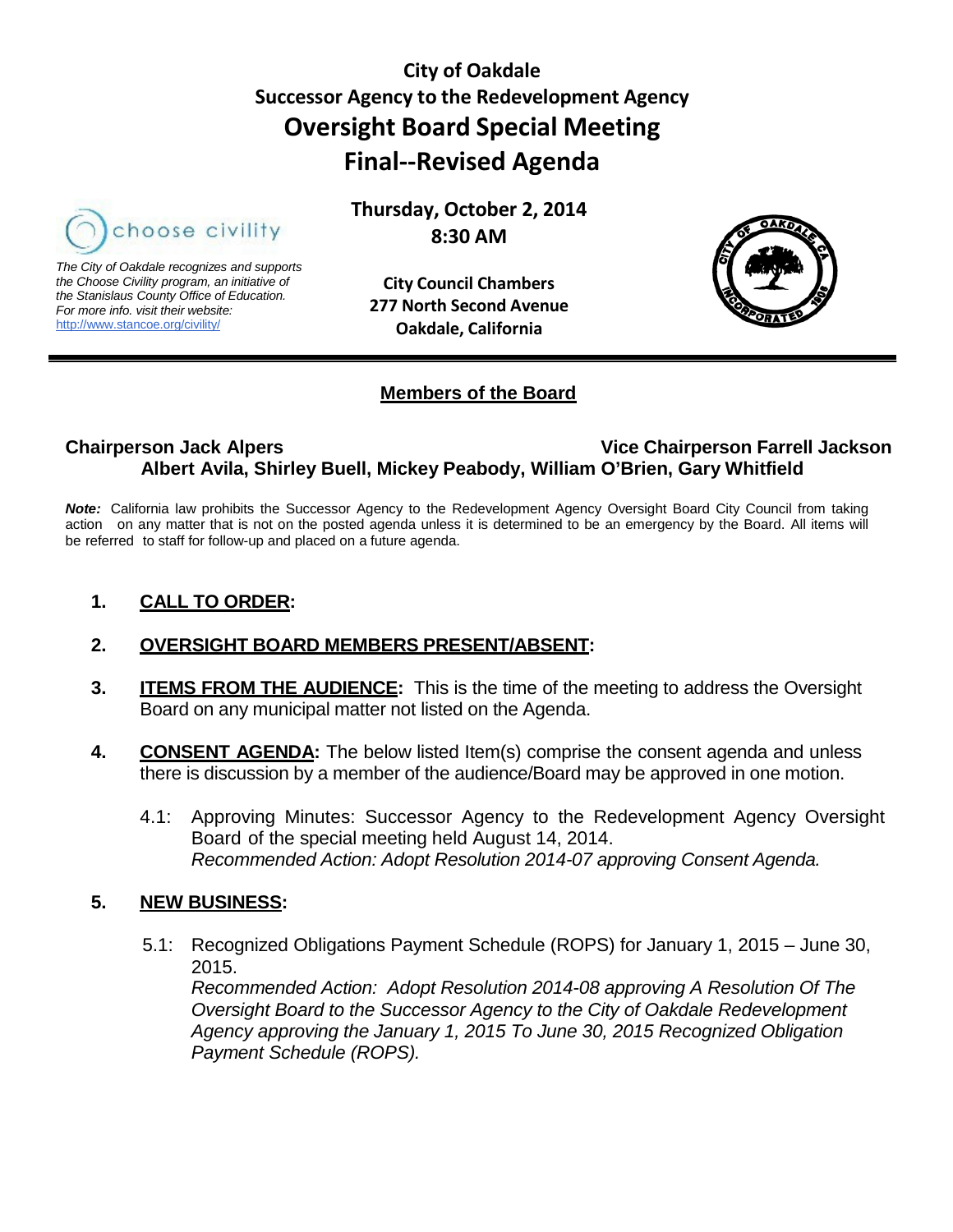## **6. ADJOURNMENT:**

In compliance with the Americans with Disabilities Act, if you need special assistance to participate in this meeting, please contact City Hall, 209-845-3571. Notification 48 hours prior to the meeting will enable the City to make reasonable arrangements to ensure accessibility to this meeting. (28CFR 35.102-35.104 ADA Title II).

Any documents produced by the City and distributed to a majority of the Successor Agency to the Redevelopment Agency Oversight Board regarding any item on this agenda will be made available in the City Clerk's office at City Hall located at 280 North Third Avenue, Oakdale, California.

## **DECLARATION OF POSTING**

I, Kathy Teixeira, City Clerk, for the City of Oakdale, certify that I caused to be posted a copy of the Oversight Board Agenda for the City of Oakdale Successor Agency to the Redevelopment Agency for the special meeting of Thursday, October 2, 2014, at the City Council Chambers, 277 North Second Avenue, Oakdale, CA, 95361 on September 29, 2014.

Dated: September 29, 2014 /s/Kathy Teixeira

Kathy Teixeira, CMC City Clerk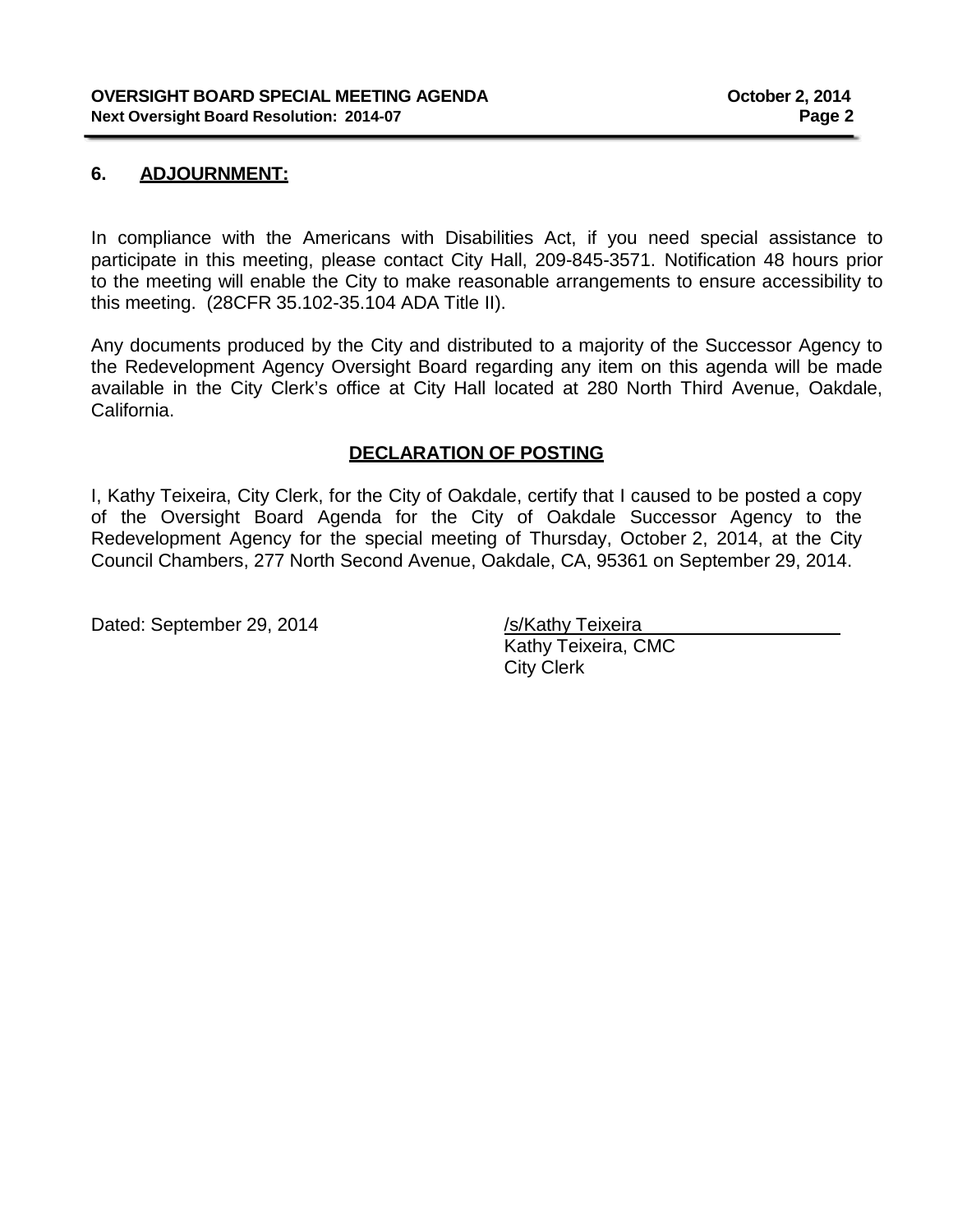*Item 4.1:*



**CITY OF OAKDALE City of Oakdale Successor Agency to the Redevelopment Agency Oversight Board Special Meeting Minutes Thursday, August 14, 2014 8:30 AM 277 North Second Avenue Oakdale, CA 95361**

## **1. CALL TO ORDER:**

Board Member Jackson called the meeting to order at 8:30 a.m.

#### **2. OVERSIGHT BOARD MEMBERS PRESENT/ABSENT:**

- **Present:** Board Member Avila Board Member Jackson Board Member O'Brien Board Member Peabody Board Member Whitfield
- **Absent:** Chairperson Alpers Board Member Buell
- **Staff Present:** Redevelopment and Housing Coordinator Barragan City Clerk Teixeira City Manager Whitemyer

## **3. INTRODUCTION OF NEW BOARD MEMBER GARY WHITFIELD:**

City Manager Whitemyer introduced new Board Member, Gary Whitfield. Mr. Whitfield has been appointed to represent the Yosemite Community College District (YCCD).

#### **4. ITEMS FROM THE AUDIENCE:**

There were no items from the audience.

## **5. CONSENT AGENDA:**

 5.1: Approving March 3, 2014 Successor Agency to the Redevelopment Agency Oversight Board Meeting Minutes, as submitted.

## **MOTION**

To adopt Resolution 2014-05 approving the March 3, 2014 Consent Agenda.

Moved by Board Member O'Brien, seconded by Board Member Avila and **CARRIED.**

| AYES:   | BOARD MEMBERS: Avila, Jackson, O'Brien and Peabody |
|---------|----------------------------------------------------|
| NOES:   | <b>BOARD MEMBERS: None</b>                         |
| ABSENT: | <b>BOARD MEMBERS: Alpers and Buell</b>             |
|         | <b>ABSTAINED: BOARD MEMBERS: Whitfield</b>         |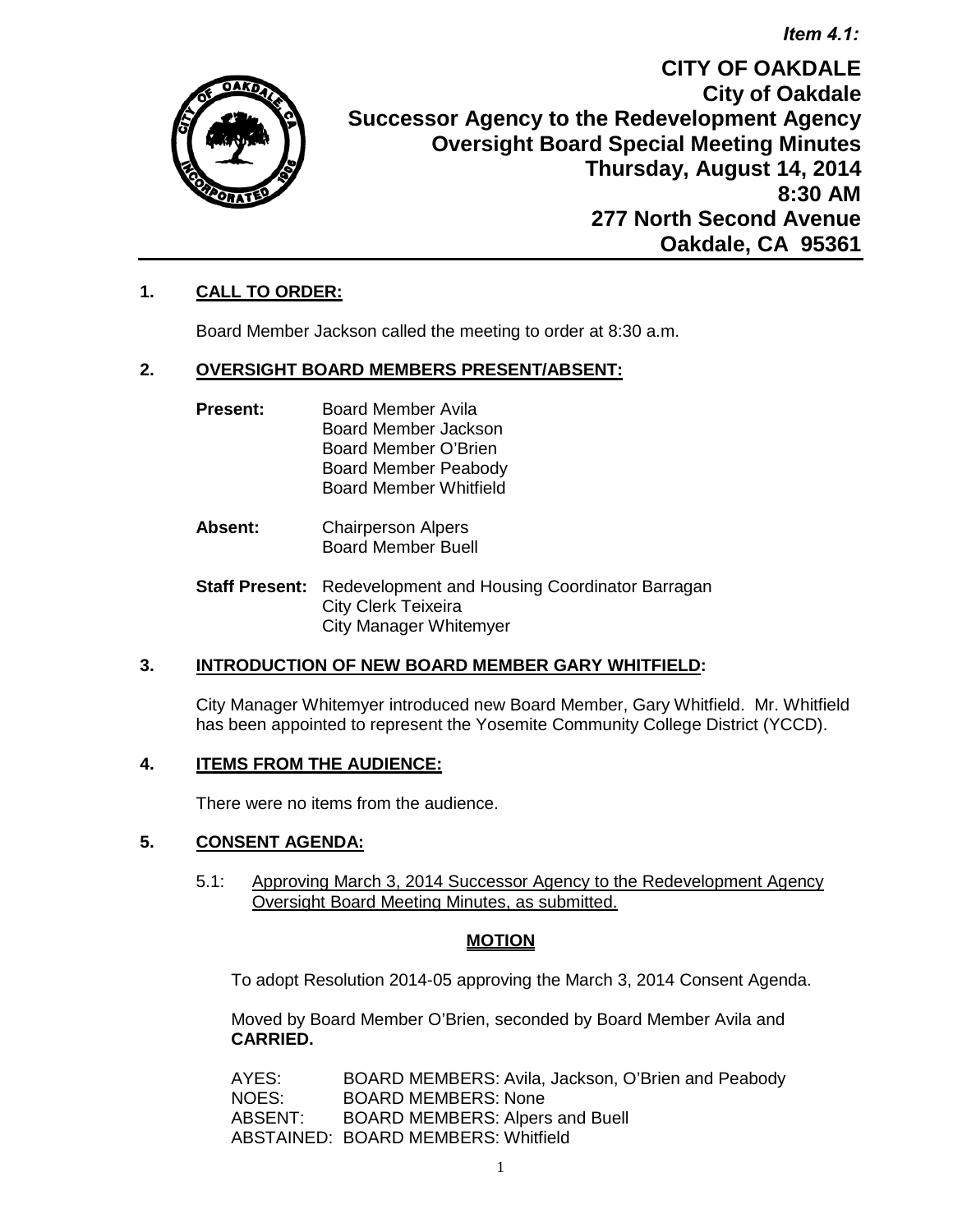## **CITY OF OAKDALE DRAFT SUCCESSOR AGENCY TO THE REDEVELOPMENT AGENCY OVERSIGHT BOARD MEETING MINUTES August 14, 2014**

#### **5. NEW BUSINESS:**

5.1: Oath of Office Oversight Board Members Mickey Peabody and Gary Whitfield

City Clerk Teixeira administered the Oath of Office to Oversight Board Members Mickey Peabody and Gary Whitfield.

5.2: Election of Vice Chairperson

#### **MOTION**

To appoint Board Member Farrell Jackson Vice Chairperson.

Moved by Board Member O'Brien, seconded by Board Member Whitfield and **CARRIED.**

AYES: BOARD MEMBERS: Avila, Jackson, O'Brien, Peabody and Whitfield NOES: BOARD MEMBERS: None ABSENT: BOARD MEMBERS: Alpers and Buell ABSTAINED: BOARD MEMBERS: None

5.3: Approval of the Revised Long Range Property Management Plan of the Successor Agency to the City of Oakdale

Redevelopment and Housing Coordinator Barragan presented the staff report recommending the Board adopt the resolution approving a Revised Long Range Property Management Plan as prepared pursuant to AB 1484 Section 34191.5 for the disposition of real property assets of the Successor Agency..

Staff and the Board discussed the item.

#### **MOTION**

To adopt Resolution 2014-06, a Resolution of the Oversight Board of the Former Oakdale Redevelopment Agency Approving a Revised Long Range Property Management Plan as Prepared Pursuant to AB 1484 Section 34191.5 for the Disposition of Real Property Assets of the Successor Agency.

Moved by Board Member Peabody, seconded by Board Member O'Brien and **CARRIED.**

| AYES:   | BOARD MEMBERS: Avila, Jackson, Peabody and Stavrianoudakis |
|---------|------------------------------------------------------------|
| NOES:   | <b>BOARD MEMBERS: None</b>                                 |
| ABSENT: | BOARD MEMBERS: Alpers, Buell and O'Brien                   |
|         | ABSTAINED: BOARD MEMBERS: None                             |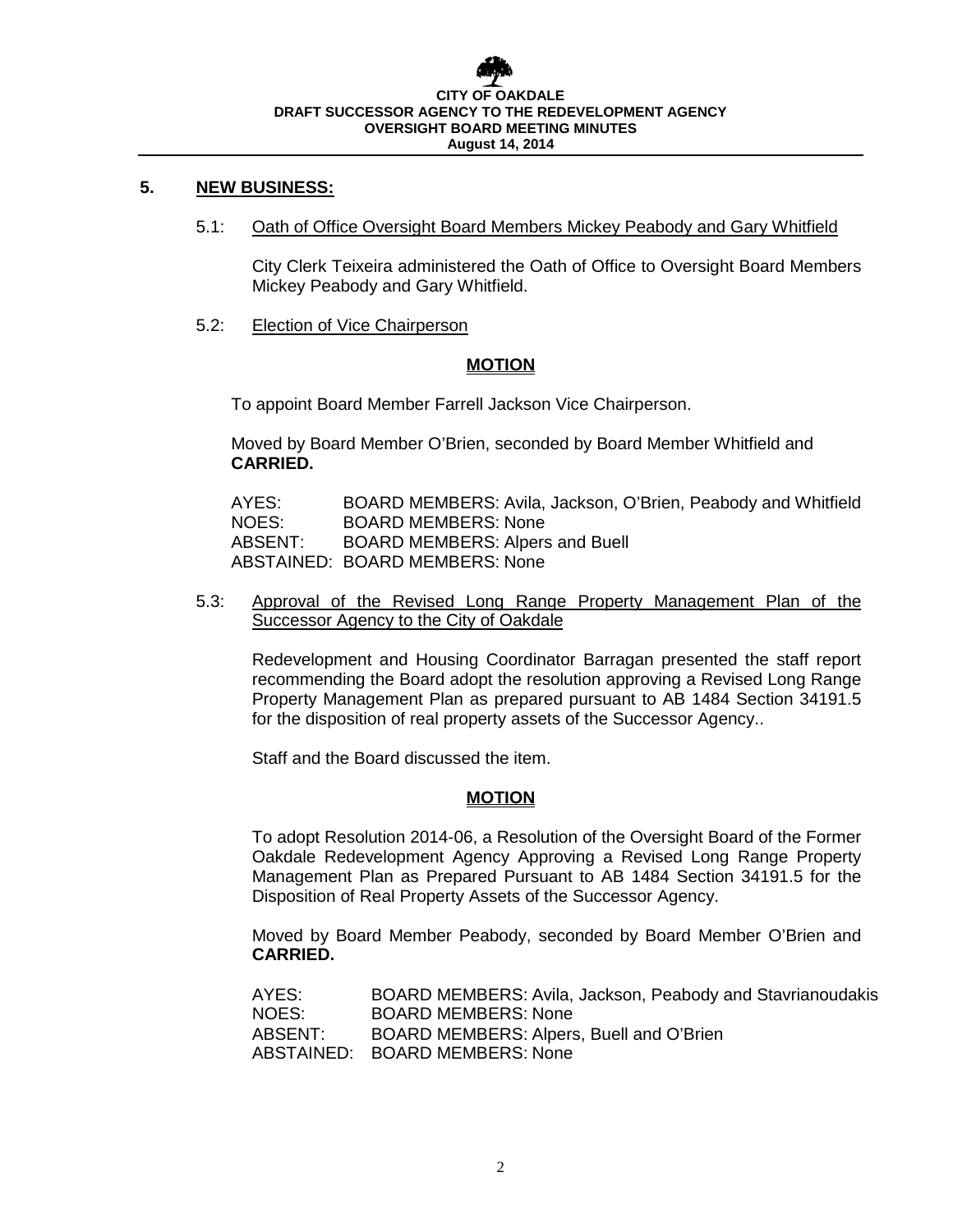## **CITY OF OAKDALE DRAFT SUCCESSOR AGENCY TO THE REDEVELOPMENT AGENCY OVERSIGHT BOARD MEETING MINUTES August 14, 2014**

## **7. ADJOURNMENT:**

There being no further business, Vice Chairperson Jackson adjourned the meeting at 8:51 a.m.

ATTEST: APPROVED:

Kathy Teixeira, CMC<br>
City Clerk<br>
City Clerk<br>
City Clerk<br>
City Clerk<br>
City Clerk<br>
City Clerk<br>
City Clerk<br>
City Clerk<br>
City Clerk<br>
City Clerk<br>
City Clerk<br>
City Clerk<br>
City Clerk<br>
City Clerk<br>
City Clerk<br>
City Clerk<br>
City Cler

Vice Chairperson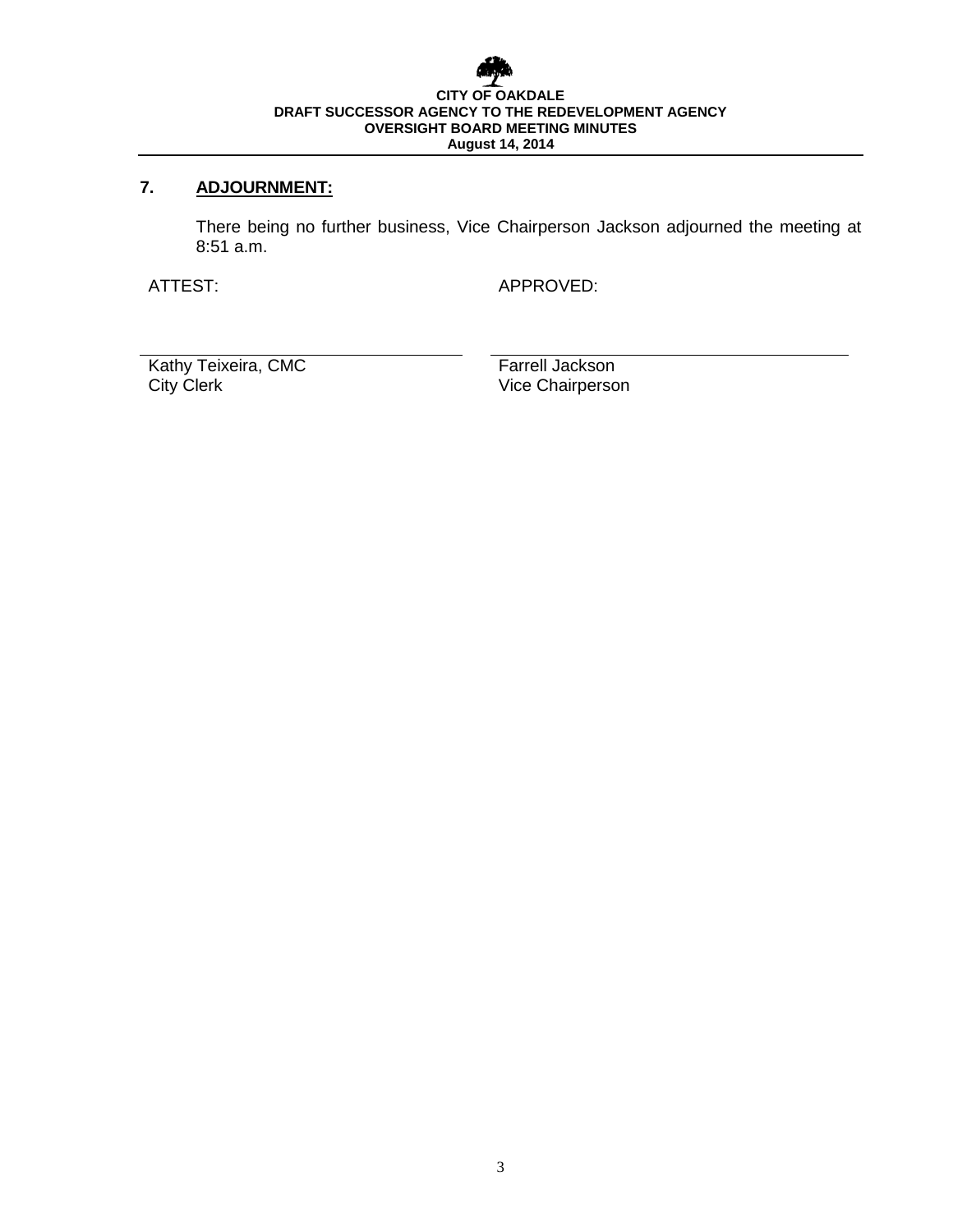

#### CITY OF OAKDALE SUCCESSOR AGENCY TO THE REDEVELOPMENT AGENCY OVERSIGHT BOARD STAFF REPORT

| Date:           | <b>October 2, 2014</b>                                                                       |
|-----------------|----------------------------------------------------------------------------------------------|
| To:             | <b>Oversight Board</b>                                                                       |
| From:           | <b>Albert Avila, Finance Director</b>                                                        |
| <b>Subject:</b> | <b>Recognized Obligations Payment Schedule (ROPS) for</b><br>January 1, 2015 - June 30, 2015 |

## **I. Background:**

ABx1 15 (the Dissolution Act) was enacted in late June 2011 as part of the FY 2011-12 State budget package and was held by the California Supreme Court to be largely constitutional on December 29, 2012. Under the Dissolution Act, each of California's redevelopment agencies (Each a "Dissolved RDA") was dissolved as of February 1, 2012, and cities and counties that formed the Dissolved RDA's, together with other designated entities, have initiated the process under the Dissolution Act to unwind the affairs of the Dissolved RDA's.

## **II. Discussion:**

The Recognized Obligation Payment Schedule (ROPS) includes the bonded indebtedness of the former Redevelopment Agency and the reimbursement of City Staff time to administer the Dissolution and maintenance of the various properties owned by the Successor Agency. The funding is provided by the Tax Increments from within the Former Redevelopment Agency boundaries. The ROPS will be forwarded to the State Department of Finance by the October 3, 2014.

The ROPS were presented and approved by the Successor Agency Board on September 15, 2014

## **III. Fiscal Impact:**

There is no fiscal impact to the general fund.

## **IV. Recommendation:**

Staff recommends that the Successor Agency Oversight Board adopt the resolution to approve the ROPS for submission to the State Department of Finance.

## **V. Attachments**

- 1. ROPS
- 2. Draft Oversight Resolution 2014-XX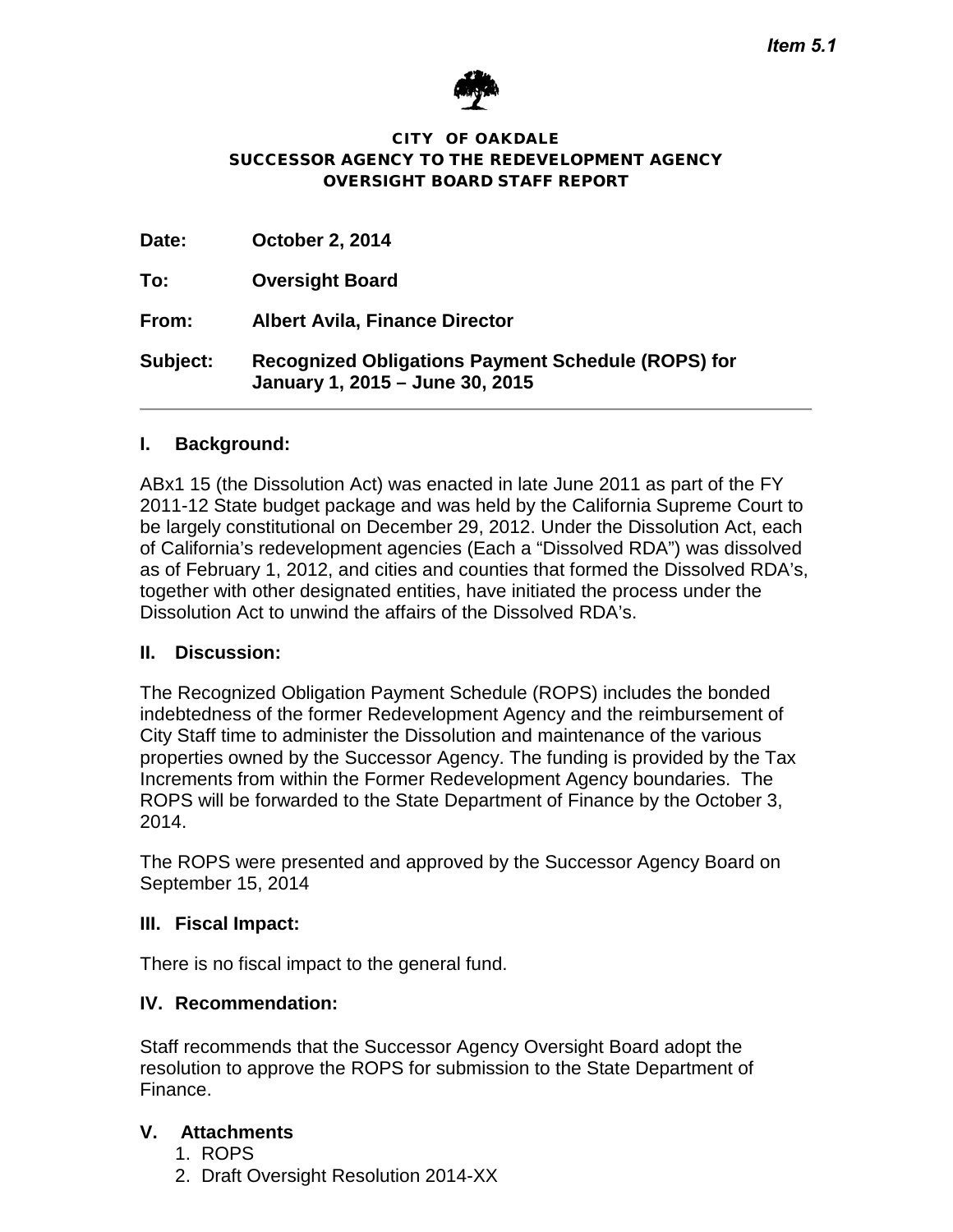/s/

Signature **Date** 

|   | <b>Current Period Requested Funding for Outstanding Debt or Obligation</b>                                                                                                                   |      |    | <b>Six-Month Total</b>  |  |  |  |  |  |  |
|---|----------------------------------------------------------------------------------------------------------------------------------------------------------------------------------------------|------|----|-------------------------|--|--|--|--|--|--|
| A | Enforceable Obligations Funded with Non-Redevelopment Property Tax Trust Fund (RPTTF) Funding<br>Sources (B+C+D):                                                                            |      | -S |                         |  |  |  |  |  |  |
| B | <b>Bond Proceeds Funding (ROPS Detail)</b>                                                                                                                                                   |      |    |                         |  |  |  |  |  |  |
| С | Reserve Balance Funding (ROPS Detail)                                                                                                                                                        |      |    |                         |  |  |  |  |  |  |
| D | Other Funding (ROPS Detail)                                                                                                                                                                  |      |    |                         |  |  |  |  |  |  |
| Е | Enforceable Obligations Funded with RPTTF Funding (F+G):                                                                                                                                     |      |    |                         |  |  |  |  |  |  |
| F | Non-Administrative Costs (ROPS Detail)                                                                                                                                                       |      |    | 992,903                 |  |  |  |  |  |  |
| G | Administrative Costs (ROPS Detail)                                                                                                                                                           |      |    |                         |  |  |  |  |  |  |
| н | <b>Current Period Enforceable Obligations (A+E):</b>                                                                                                                                         |      |    |                         |  |  |  |  |  |  |
| J | Successor Agency Self-Reported Prior Period Adjustment to Current Period RPTTF Requested Funding<br>Enforceable Obligations funded with RPTTF (E):                                           |      |    | 1,117,903<br>(112, 032) |  |  |  |  |  |  |
| Κ | Less Prior Period Adjustment (Report of Prior Period Adjustments Column S)<br>Adjusted Current Period RPTTF Requested Funding (I-J)                                                          |      |    |                         |  |  |  |  |  |  |
|   | County Auditor Controller Reported Prior Period Adjustment to Current Period RPTTF Requested Funding                                                                                         |      |    |                         |  |  |  |  |  |  |
| L | Enforceable Obligations funded with RPTTF (E):                                                                                                                                               |      |    | 1,117,903               |  |  |  |  |  |  |
| M | Less Prior Period Adjustment (Report of Prior Period Adjustments Column AA)                                                                                                                  |      |    |                         |  |  |  |  |  |  |
| N | Adjusted Current Period RPTTF Requested Funding (L-M)                                                                                                                                        |      |    | 1,117,903               |  |  |  |  |  |  |
|   | Certification of Oversight Board Chairman:                                                                                                                                                   |      |    |                         |  |  |  |  |  |  |
|   | Pursuant to Section 34177 (m) of the Health and Safety code, I<br>hereby certify that the above is a true and accurate Recognized<br>Obligation Payment Schedule for the above named agency. | Name |    | Title                   |  |  |  |  |  |  |

## **Recognized Obligation Payment Schedule (ROPS 14-15B) - Summary**

Filed for the January 1, 2015 through June 30, 2015 Period

| <b>Name of Successor Agency:</b> | Oakdale    |
|----------------------------------|------------|
| <b>Name of County:</b>           | Stanislaus |

## **ATTACHMENT 1**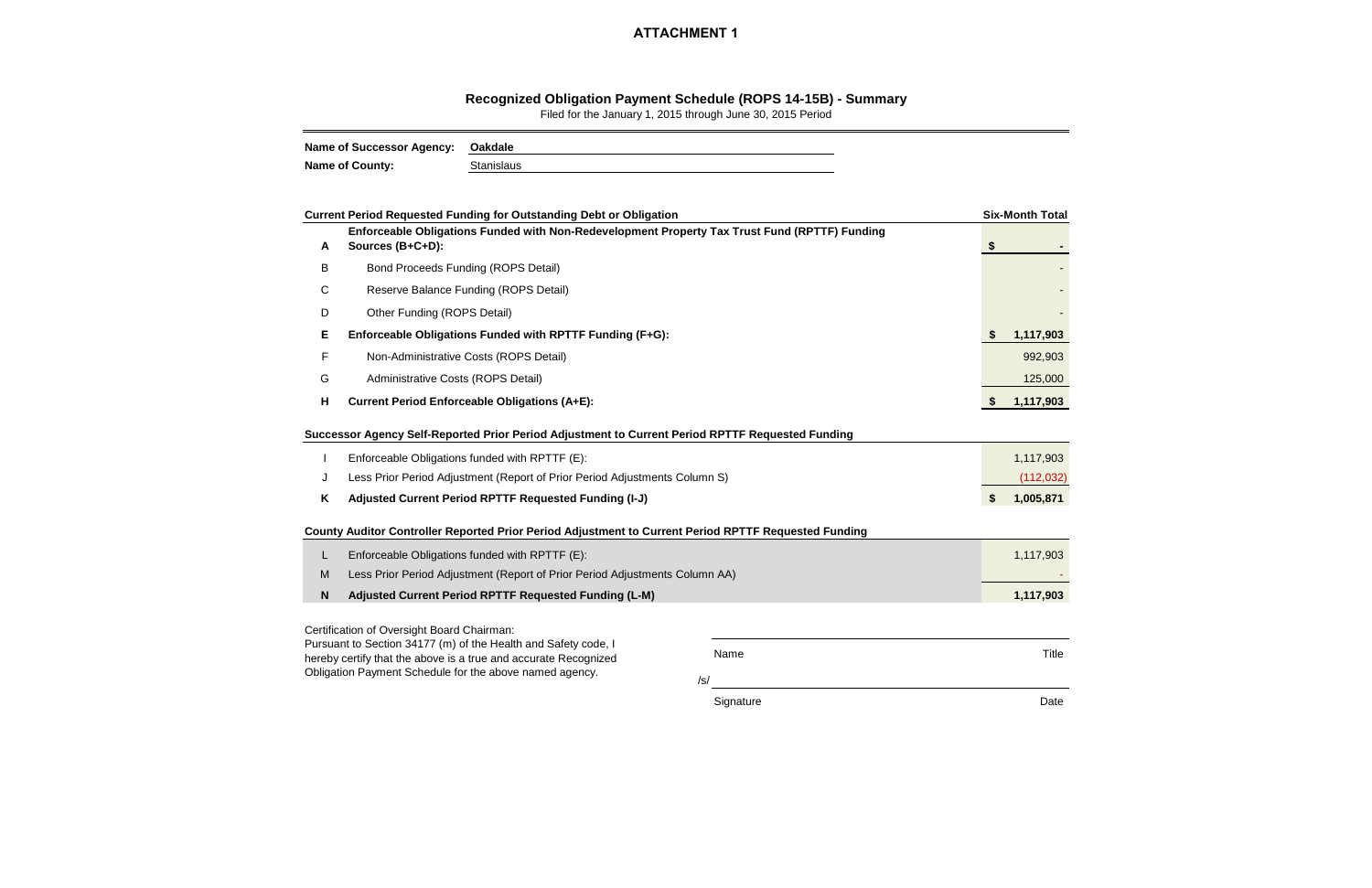|                |                                                                                                                                     |                                          |                                       |                         |                        | (Report Amounts in Whole Dollars)                                    |                     |                         |                      |                                                          |                |                       |                            |                |                    |
|----------------|-------------------------------------------------------------------------------------------------------------------------------------|------------------------------------------|---------------------------------------|-------------------------|------------------------|----------------------------------------------------------------------|---------------------|-------------------------|----------------------|----------------------------------------------------------|----------------|-----------------------|----------------------------|----------------|--------------------|
| A              | B                                                                                                                                   | $\mathbf c$                              | D                                     | E                       |                        | G                                                                    | H                   |                         |                      |                                                          |                | M                     | N                          | $\mathbf{o}$   | P                  |
|                |                                                                                                                                     |                                          |                                       |                         |                        |                                                                      |                     |                         |                      |                                                          |                | <b>Funding Source</b> |                            |                |                    |
|                |                                                                                                                                     |                                          |                                       |                         |                        |                                                                      |                     |                         |                      |                                                          |                |                       |                            |                |                    |
|                |                                                                                                                                     |                                          |                                       |                         |                        |                                                                      |                     | <b>Total</b>            |                      | Non-Redevelopment Property Tax Trust Fund<br>(Non-RPTTF) |                |                       | <b>RPTTF</b>               |                |                    |
|                |                                                                                                                                     |                                          | Contract/Agreement Contract/Agreement |                         |                        |                                                                      |                     | <b>Outstanding Debt</b> |                      |                                                          | <b>Reserve</b> |                       |                            |                |                    |
|                | Item #   Project Name / Debt Obligation                                                                                             | <b>Obligation Type</b>                   | <b>Execution Date</b>                 | <b>Termination Date</b> | Payee                  | <b>Description/Project Scope</b>                                     | <b>Project Area</b> | or Obligation           |                      | Retired   Bond Proceeds                                  | <b>Balance</b> | <b>Other Funds</b>    | Non-Admin                  | Admin          | Six-Month Total    |
|                |                                                                                                                                     |                                          |                                       |                         |                        |                                                                      |                     | 35,498,641              |                      |                                                          |                | l S                   | $992,903$ \$<br>$\sqrt{3}$ | $125,000$ \ \$ | 1,117,903          |
|                | 1 1997 Tax Allocation Revenue Bonds Bonds Issued On or 5/29/1997<br>2 2004 Tax Allocation Revenue Bonds Bonds Issued On or 4/7/2004 |                                          |                                       | 6/1/2027<br>6/1/2033    | U.S. Bank<br>U.S. Bank | Bonds issue to fund non-housing<br>Bonds issue to fund housing & non | All<br>All          | 7,411,727<br>19,018,439 | N<br>N               |                                                          |                |                       | 310,265<br>547,038         |                | 310,265<br>547,038 |
|                |                                                                                                                                     | Before 12/31/10                          |                                       |                         |                        | housing projects                                                     |                     |                         |                      |                                                          |                |                       |                            |                |                    |
|                | 32011 Tax Allocation Revenue Bonds Bonds Issued After                                                                               |                                          | 3/8/2011                              | 6/1/2036                | U.S. Bank              | Bonds issue to fund non-housing                                      | All                 | 6,479,625               | N                    |                                                          |                |                       | 95,625                     |                | 95,625             |
|                | 4 2011 Taxable Housing Allocation                                                                                                   | 12/31/10<br><b>Bonds Issued After</b>    | 3/8/2011                              | 6/1/2036                | U.S. Bank              | projects<br>Bonds issue to fund housing projects All                 |                     | 2,463,850               | N                    |                                                          |                |                       | 39,975                     |                | 39,975             |
|                | Bonds                                                                                                                               | 12/31/10                                 |                                       |                         |                        |                                                                      |                     |                         |                      |                                                          |                |                       |                            |                |                    |
|                | 5 Employee Costs                                                                                                                    | <b>Admin Costs</b>                       | 1/1/2014                              | 6/30/2014               | Various                | Salaries & Benefits                                                  | <b>A</b> ll         | 40,000                  | N                    |                                                          |                |                       |                            | 40,000         | 40,000             |
|                | <b>6</b> Legal Services                                                                                                             | <b>Admin Costs</b>                       | 1/1/2014                              | 6/30/2014               | Best Best & Kreiger    | <b>Legal Services</b>                                                | All                 |                         | N                    |                                                          |                |                       |                            |                |                    |
|                | 7 Audit Services                                                                                                                    | <b>Admin Costs</b>                       | 1/1/2014                              | 6/30/2014               | Various                | <b>Audit Services</b>                                                | All                 |                         | N                    |                                                          |                |                       |                            |                |                    |
|                | 8 Legal/Professional Services<br>9 Miscellaneous                                                                                    | <b>Admin Costs</b><br><b>Admin Costs</b> | 1/1/2014<br>1/1/2014                  | 6/30/2014<br>6/30/2014  | Various<br>Various     | <b>Professional Assistance</b><br>Misc                               | All<br>All          | 63,550<br>500           | N<br>N               |                                                          |                |                       |                            | 63,550<br>500  | 63,550<br>500      |
|                | 10 Liability Insurance                                                                                                              | <b>Admin Costs</b>                       | 1/1/2014                              | 6/30/2014               | City of Oakdale        | <b>Allocated Liability Insurance</b>                                 | All                 | 6,000                   | N                    |                                                          |                |                       |                            | 6,000          | 6,000              |
|                | 11 Rental/Utilities                                                                                                                 | <b>Admin Costs</b>                       | 1/1/2014                              | 6/30/2014               | City of Oakdale        | Staff space/utilities                                                | All                 | 6,000                   | N                    |                                                          |                |                       |                            | 6,000          | 6,000              |
|                | 12 Property Maintenance Costs                                                                                                       | <b>Admin Costs</b>                       | 1/1/2014                              | 6/30/2014               | City of Oakdale        | Landscape Maintenance Costs                                          | All                 | 8,950                   | N                    |                                                          |                |                       |                            | 8,950          | 8,950              |
|                | 13 City Loan                                                                                                                        | City/County Loans                        | 9/30/1998                             | 6/1/2028                | <b>City of Oakdale</b> | Loan For Construction Project                                        | <b>ALL</b>          |                         | N                    |                                                          |                |                       |                            |                |                    |
|                |                                                                                                                                     | On or Before                             | 9/30/1998                             | 12/1/2034               | <b>City of Oakdale</b> | Repayment<br>Loan For Construction Project                           | IAII.               |                         |                      |                                                          |                |                       |                            |                |                    |
|                | 14 City Loan                                                                                                                        | City/County Loans<br>On or Before        |                                       |                         |                        | Repayment                                                            |                     |                         | N                    |                                                          |                |                       |                            |                |                    |
| 15             |                                                                                                                                     |                                          |                                       |                         |                        |                                                                      |                     |                         | N                    |                                                          |                |                       |                            |                |                    |
| 16             |                                                                                                                                     |                                          |                                       |                         |                        |                                                                      |                     |                         | N                    |                                                          |                |                       |                            |                |                    |
| 17             |                                                                                                                                     |                                          |                                       |                         |                        |                                                                      |                     |                         | N                    |                                                          |                |                       |                            |                |                    |
| 18             |                                                                                                                                     |                                          |                                       |                         |                        |                                                                      |                     |                         | N                    |                                                          |                |                       |                            |                |                    |
| 19<br>20       |                                                                                                                                     |                                          |                                       |                         |                        |                                                                      |                     |                         | N<br>N               |                                                          |                |                       |                            |                |                    |
| 21             |                                                                                                                                     |                                          |                                       |                         |                        |                                                                      |                     |                         | N                    |                                                          |                |                       |                            |                |                    |
|                |                                                                                                                                     |                                          |                                       |                         |                        |                                                                      |                     |                         | -N                   |                                                          |                |                       |                            |                |                    |
| 23             |                                                                                                                                     |                                          |                                       |                         |                        |                                                                      |                     |                         | <b>N</b>             |                                                          |                |                       |                            |                |                    |
| 24             |                                                                                                                                     |                                          |                                       |                         |                        |                                                                      |                     |                         | <b>N</b>             |                                                          |                |                       |                            |                |                    |
| 25             |                                                                                                                                     |                                          |                                       |                         |                        |                                                                      |                     |                         | - N                  |                                                          |                |                       |                            |                |                    |
| 26             |                                                                                                                                     |                                          |                                       |                         |                        |                                                                      |                     |                         | - N                  |                                                          |                |                       |                            |                |                    |
| 27<br>28       |                                                                                                                                     |                                          |                                       |                         |                        |                                                                      |                     |                         | N.<br>N.             |                                                          |                |                       |                            |                |                    |
| 2 <sup>c</sup> |                                                                                                                                     |                                          |                                       |                         |                        |                                                                      |                     |                         | N.                   |                                                          |                |                       |                            |                |                    |
| 30             |                                                                                                                                     |                                          |                                       |                         |                        |                                                                      |                     |                         | N                    |                                                          |                |                       |                            |                |                    |
| 31             |                                                                                                                                     |                                          |                                       |                         |                        |                                                                      |                     |                         | N.                   |                                                          |                |                       |                            |                |                    |
| -32            |                                                                                                                                     |                                          |                                       |                         |                        |                                                                      |                     |                         | - N                  |                                                          |                |                       |                            |                |                    |
| 33             |                                                                                                                                     |                                          |                                       |                         |                        |                                                                      |                     |                         | N                    |                                                          |                |                       |                            |                |                    |
| 34<br>35       |                                                                                                                                     |                                          |                                       |                         |                        |                                                                      |                     |                         | N.<br>N.             |                                                          |                |                       |                            |                |                    |
| 36             |                                                                                                                                     |                                          |                                       |                         |                        |                                                                      |                     |                         | <b>N</b>             |                                                          |                |                       |                            |                |                    |
| -37            |                                                                                                                                     |                                          |                                       |                         |                        |                                                                      |                     |                         | N.                   |                                                          |                |                       |                            |                |                    |
|                |                                                                                                                                     |                                          |                                       |                         |                        |                                                                      |                     |                         | - N                  |                                                          |                |                       |                            |                |                    |
| 3 <sup>c</sup> |                                                                                                                                     |                                          |                                       |                         |                        |                                                                      |                     |                         | N.                   |                                                          |                |                       |                            |                |                    |
|                |                                                                                                                                     |                                          |                                       |                         |                        |                                                                      |                     |                         | N.                   |                                                          |                |                       |                            |                |                    |
|                |                                                                                                                                     |                                          |                                       |                         |                        |                                                                      |                     |                         | <b>N</b><br>- N      |                                                          |                |                       |                            |                |                    |
|                |                                                                                                                                     |                                          |                                       |                         |                        |                                                                      |                     |                         | N.                   |                                                          |                |                       |                            |                |                    |
|                |                                                                                                                                     |                                          |                                       |                         |                        |                                                                      |                     |                         | - N                  |                                                          |                |                       |                            |                |                    |
|                |                                                                                                                                     |                                          |                                       |                         |                        |                                                                      |                     |                         | N.                   |                                                          |                |                       |                            |                |                    |
|                |                                                                                                                                     |                                          |                                       |                         |                        |                                                                      |                     |                         | N                    |                                                          |                |                       |                            |                |                    |
|                |                                                                                                                                     |                                          |                                       |                         |                        |                                                                      |                     |                         | N.                   |                                                          |                |                       |                            |                |                    |
|                |                                                                                                                                     |                                          |                                       |                         |                        |                                                                      |                     |                         | <b>N</b><br><b>N</b> |                                                          |                |                       |                            |                |                    |
| -50            |                                                                                                                                     |                                          |                                       |                         |                        |                                                                      |                     |                         | <sup>N</sup>         |                                                          |                |                       |                            |                |                    |
| 51             |                                                                                                                                     |                                          |                                       |                         |                        |                                                                      |                     |                         | N.                   |                                                          |                |                       |                            |                |                    |
|                |                                                                                                                                     |                                          |                                       |                         |                        |                                                                      |                     |                         |                      |                                                          |                |                       |                            |                |                    |

# **Recognized Obligation Payment Schedule (ROPS 14-15B) - ROPS Detail**

**January 1, 2015 through June 30, 2015**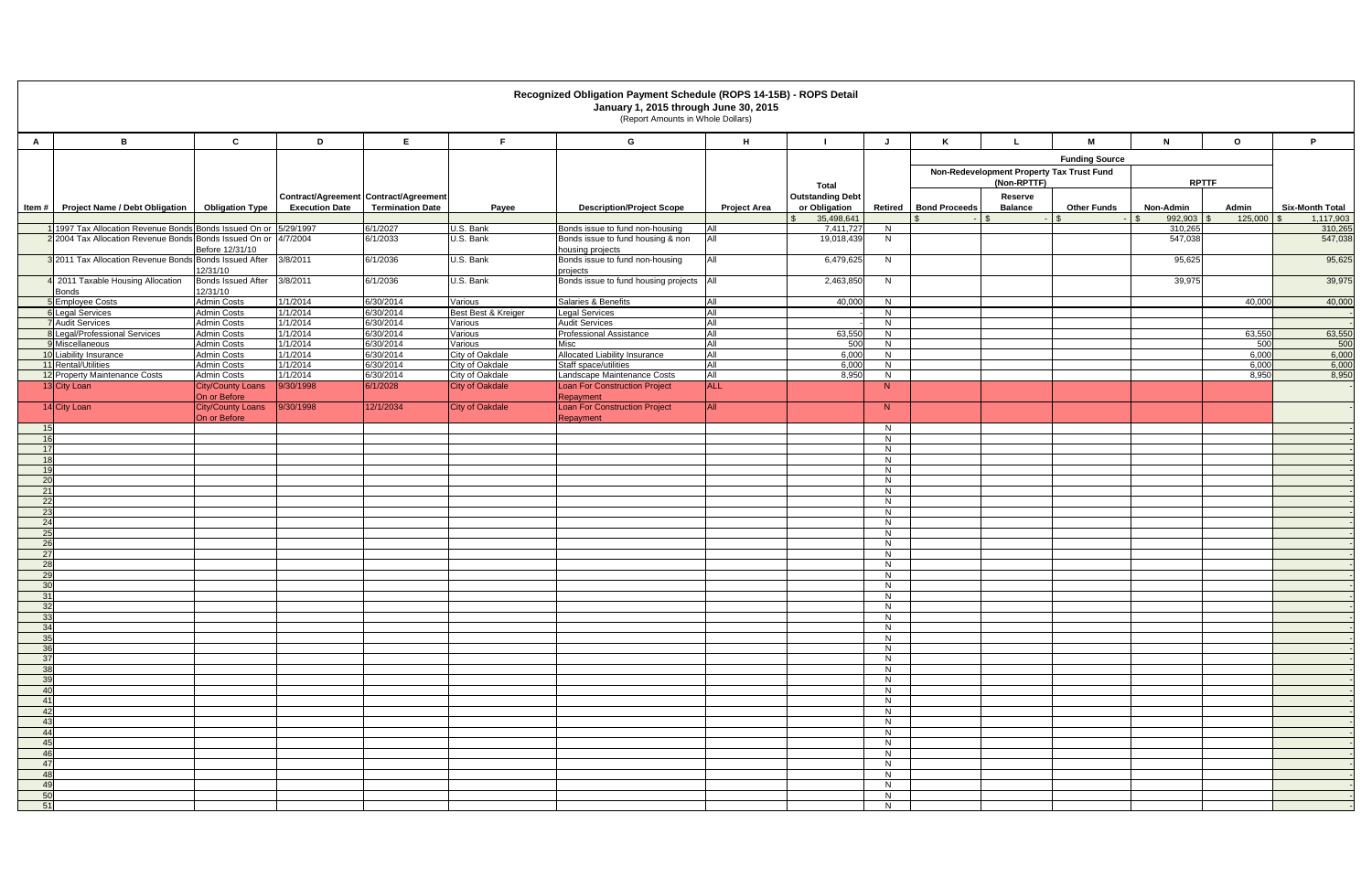| Pursuant to Health and Safety Code section 34177 (I), Redevelopment Property Tax Trust Fund (RPTTF) may be listed as a source of payment on the ROPS, but only to the extent no other funding source is available<br>sa/pdf/Cash Balance Agency Tips Sheet.pdf.<br>$\mathsf{A}$<br>F.<br>C<br>Е<br>G<br>H<br>В<br>D<br><b>Fund Sources</b><br><b>RPTTF</b><br><b>Bond Proceeds</b><br><b>Reserve Balance</b><br><b>Other</b><br><b>Prior ROPS</b><br><b>Prior ROPS</b><br>period balances<br><b>RPTTF</b><br>and DDR RPTTF<br><b>Bonds Issued</b><br><b>Bonds Issued</b><br>distributed as<br><b>Non-Admin</b><br>Rent,<br>on or before<br>on or after<br>balances<br>reserve for<br>Grants,<br>and<br>12/31/10<br>01/01/11<br><b>Cash Balance Information by ROPS Period</b><br>retained<br>Admin<br>future period(s)<br>Interest, Etc.<br><b>Comments</b><br>ROPS 13-14B Actuals (01/01/14 - 06/30/14)<br>1 Beginning Available Cash Balance (Actual 01/01/14)<br>1,740,737<br>176,479<br>2,087,150<br>2 Revenue/Income (Actual 06/30/14)<br>RPTTF amounts should tie to the ROPS 13-14B distribution from the<br>County Auditor-Controller during January 2014<br>23,557<br>1,172,117<br><b>Expenditures for ROPS 13-14B Enforceable Obligations (Actual</b><br>$\mathbf{3}$<br>06/30/14)<br>RPTTF amounts, H3 plus H4 should equal total reported actual<br>expenditures in the Report of PPA, Columns L and Q<br>36,308<br>23,557<br>1,072,226<br>Retention of Available Cash Balance (Actual 06/30/14)<br>4 |  |
|-------------------------------------------------------------------------------------------------------------------------------------------------------------------------------------------------------------------------------------------------------------------------------------------------------------------------------------------------------------------------------------------------------------------------------------------------------------------------------------------------------------------------------------------------------------------------------------------------------------------------------------------------------------------------------------------------------------------------------------------------------------------------------------------------------------------------------------------------------------------------------------------------------------------------------------------------------------------------------------------------------------------------------------------------------------------------------------------------------------------------------------------------------------------------------------------------------------------------------------------------------------------------------------------------------------------------------------------------------------------------------------------------------------------------------------------------------------------------------------------------------------------|--|
| or when payment from property tax revenues is required by an enforceable obligation. For tips on how to complete the Report of Cash Balances Form, see https://rad.dof.ca.gov/rad-                                                                                                                                                                                                                                                                                                                                                                                                                                                                                                                                                                                                                                                                                                                                                                                                                                                                                                                                                                                                                                                                                                                                                                                                                                                                                                                                |  |
|                                                                                                                                                                                                                                                                                                                                                                                                                                                                                                                                                                                                                                                                                                                                                                                                                                                                                                                                                                                                                                                                                                                                                                                                                                                                                                                                                                                                                                                                                                                   |  |
|                                                                                                                                                                                                                                                                                                                                                                                                                                                                                                                                                                                                                                                                                                                                                                                                                                                                                                                                                                                                                                                                                                                                                                                                                                                                                                                                                                                                                                                                                                                   |  |
|                                                                                                                                                                                                                                                                                                                                                                                                                                                                                                                                                                                                                                                                                                                                                                                                                                                                                                                                                                                                                                                                                                                                                                                                                                                                                                                                                                                                                                                                                                                   |  |
|                                                                                                                                                                                                                                                                                                                                                                                                                                                                                                                                                                                                                                                                                                                                                                                                                                                                                                                                                                                                                                                                                                                                                                                                                                                                                                                                                                                                                                                                                                                   |  |
|                                                                                                                                                                                                                                                                                                                                                                                                                                                                                                                                                                                                                                                                                                                                                                                                                                                                                                                                                                                                                                                                                                                                                                                                                                                                                                                                                                                                                                                                                                                   |  |
|                                                                                                                                                                                                                                                                                                                                                                                                                                                                                                                                                                                                                                                                                                                                                                                                                                                                                                                                                                                                                                                                                                                                                                                                                                                                                                                                                                                                                                                                                                                   |  |
|                                                                                                                                                                                                                                                                                                                                                                                                                                                                                                                                                                                                                                                                                                                                                                                                                                                                                                                                                                                                                                                                                                                                                                                                                                                                                                                                                                                                                                                                                                                   |  |
|                                                                                                                                                                                                                                                                                                                                                                                                                                                                                                                                                                                                                                                                                                                                                                                                                                                                                                                                                                                                                                                                                                                                                                                                                                                                                                                                                                                                                                                                                                                   |  |
|                                                                                                                                                                                                                                                                                                                                                                                                                                                                                                                                                                                                                                                                                                                                                                                                                                                                                                                                                                                                                                                                                                                                                                                                                                                                                                                                                                                                                                                                                                                   |  |
|                                                                                                                                                                                                                                                                                                                                                                                                                                                                                                                                                                                                                                                                                                                                                                                                                                                                                                                                                                                                                                                                                                                                                                                                                                                                                                                                                                                                                                                                                                                   |  |
|                                                                                                                                                                                                                                                                                                                                                                                                                                                                                                                                                                                                                                                                                                                                                                                                                                                                                                                                                                                                                                                                                                                                                                                                                                                                                                                                                                                                                                                                                                                   |  |
|                                                                                                                                                                                                                                                                                                                                                                                                                                                                                                                                                                                                                                                                                                                                                                                                                                                                                                                                                                                                                                                                                                                                                                                                                                                                                                                                                                                                                                                                                                                   |  |
|                                                                                                                                                                                                                                                                                                                                                                                                                                                                                                                                                                                                                                                                                                                                                                                                                                                                                                                                                                                                                                                                                                                                                                                                                                                                                                                                                                                                                                                                                                                   |  |
|                                                                                                                                                                                                                                                                                                                                                                                                                                                                                                                                                                                                                                                                                                                                                                                                                                                                                                                                                                                                                                                                                                                                                                                                                                                                                                                                                                                                                                                                                                                   |  |
|                                                                                                                                                                                                                                                                                                                                                                                                                                                                                                                                                                                                                                                                                                                                                                                                                                                                                                                                                                                                                                                                                                                                                                                                                                                                                                                                                                                                                                                                                                                   |  |
|                                                                                                                                                                                                                                                                                                                                                                                                                                                                                                                                                                                                                                                                                                                                                                                                                                                                                                                                                                                                                                                                                                                                                                                                                                                                                                                                                                                                                                                                                                                   |  |
|                                                                                                                                                                                                                                                                                                                                                                                                                                                                                                                                                                                                                                                                                                                                                                                                                                                                                                                                                                                                                                                                                                                                                                                                                                                                                                                                                                                                                                                                                                                   |  |
|                                                                                                                                                                                                                                                                                                                                                                                                                                                                                                                                                                                                                                                                                                                                                                                                                                                                                                                                                                                                                                                                                                                                                                                                                                                                                                                                                                                                                                                                                                                   |  |
|                                                                                                                                                                                                                                                                                                                                                                                                                                                                                                                                                                                                                                                                                                                                                                                                                                                                                                                                                                                                                                                                                                                                                                                                                                                                                                                                                                                                                                                                                                                   |  |
|                                                                                                                                                                                                                                                                                                                                                                                                                                                                                                                                                                                                                                                                                                                                                                                                                                                                                                                                                                                                                                                                                                                                                                                                                                                                                                                                                                                                                                                                                                                   |  |
|                                                                                                                                                                                                                                                                                                                                                                                                                                                                                                                                                                                                                                                                                                                                                                                                                                                                                                                                                                                                                                                                                                                                                                                                                                                                                                                                                                                                                                                                                                                   |  |
|                                                                                                                                                                                                                                                                                                                                                                                                                                                                                                                                                                                                                                                                                                                                                                                                                                                                                                                                                                                                                                                                                                                                                                                                                                                                                                                                                                                                                                                                                                                   |  |
|                                                                                                                                                                                                                                                                                                                                                                                                                                                                                                                                                                                                                                                                                                                                                                                                                                                                                                                                                                                                                                                                                                                                                                                                                                                                                                                                                                                                                                                                                                                   |  |
|                                                                                                                                                                                                                                                                                                                                                                                                                                                                                                                                                                                                                                                                                                                                                                                                                                                                                                                                                                                                                                                                                                                                                                                                                                                                                                                                                                                                                                                                                                                   |  |
| RPTTF amount retained should only include the amounts distributed for                                                                                                                                                                                                                                                                                                                                                                                                                                                                                                                                                                                                                                                                                                                                                                                                                                                                                                                                                                                                                                                                                                                                                                                                                                                                                                                                                                                                                                             |  |
| debt service reserve(s) approved in ROPS 13-14B                                                                                                                                                                                                                                                                                                                                                                                                                                                                                                                                                                                                                                                                                                                                                                                                                                                                                                                                                                                                                                                                                                                                                                                                                                                                                                                                                                                                                                                                   |  |
|                                                                                                                                                                                                                                                                                                                                                                                                                                                                                                                                                                                                                                                                                                                                                                                                                                                                                                                                                                                                                                                                                                                                                                                                                                                                                                                                                                                                                                                                                                                   |  |
| 5  ROPS 13-14B RPTTF Prior Period Adjustment                                                                                                                                                                                                                                                                                                                                                                                                                                                                                                                                                                                                                                                                                                                                                                                                                                                                                                                                                                                                                                                                                                                                                                                                                                                                                                                                                                                                                                                                      |  |
| RPTTF amount should tie to the self-reported ROPS 13-14B PPA in the<br>No entry required                                                                                                                                                                                                                                                                                                                                                                                                                                                                                                                                                                                                                                                                                                                                                                                                                                                                                                                                                                                                                                                                                                                                                                                                                                                                                                                                                                                                                          |  |
| Report of PPA, Column S                                                                                                                                                                                                                                                                                                                                                                                                                                                                                                                                                                                                                                                                                                                                                                                                                                                                                                                                                                                                                                                                                                                                                                                                                                                                                                                                                                                                                                                                                           |  |
| 112,032                                                                                                                                                                                                                                                                                                                                                                                                                                                                                                                                                                                                                                                                                                                                                                                                                                                                                                                                                                                                                                                                                                                                                                                                                                                                                                                                                                                                                                                                                                           |  |
| 6 Ending Actual Available Cash Balance                                                                                                                                                                                                                                                                                                                                                                                                                                                                                                                                                                                                                                                                                                                                                                                                                                                                                                                                                                                                                                                                                                                                                                                                                                                                                                                                                                                                                                                                            |  |
| C to G = $(1 + 2 - 3 - 4)$ , H = $(1 + 2 - 3 - 4 - 5)$<br>2,087,150<br>1,704,429<br>164,338                                                                                                                                                                                                                                                                                                                                                                                                                                                                                                                                                                                                                                                                                                                                                                                                                                                                                                                                                                                                                                                                                                                                                                                                                                                                                                                                                                                                                       |  |
| ROPS 14-15A Estimate (07/01/14 - 12/31/14)                                                                                                                                                                                                                                                                                                                                                                                                                                                                                                                                                                                                                                                                                                                                                                                                                                                                                                                                                                                                                                                                                                                                                                                                                                                                                                                                                                                                                                                                        |  |
| Beginning Available Cash Balance (Actual 07/01/14)                                                                                                                                                                                                                                                                                                                                                                                                                                                                                                                                                                                                                                                                                                                                                                                                                                                                                                                                                                                                                                                                                                                                                                                                                                                                                                                                                                                                                                                                |  |
| $(C, D, E, G = 4 + 6, F = H4 + F4 + F6, and H = 5 + 6)$<br>2,087,150<br>1,704,429<br>276,370                                                                                                                                                                                                                                                                                                                                                                                                                                                                                                                                                                                                                                                                                                                                                                                                                                                                                                                                                                                                                                                                                                                                                                                                                                                                                                                                                                                                                      |  |
| 8  Revenue/Income (Estimate 12/31/14)                                                                                                                                                                                                                                                                                                                                                                                                                                                                                                                                                                                                                                                                                                                                                                                                                                                                                                                                                                                                                                                                                                                                                                                                                                                                                                                                                                                                                                                                             |  |
| RPTTF amounts should tie to the ROPS 14-15A distribution from the                                                                                                                                                                                                                                                                                                                                                                                                                                                                                                                                                                                                                                                                                                                                                                                                                                                                                                                                                                                                                                                                                                                                                                                                                                                                                                                                                                                                                                                 |  |
| County Auditor-Controller during June 2014<br>548,433                                                                                                                                                                                                                                                                                                                                                                                                                                                                                                                                                                                                                                                                                                                                                                                                                                                                                                                                                                                                                                                                                                                                                                                                                                                                                                                                                                                                                                                             |  |
| <b>Expenditures for ROPS 14-15A Enforceable Obligations (Estimate)</b><br>9                                                                                                                                                                                                                                                                                                                                                                                                                                                                                                                                                                                                                                                                                                                                                                                                                                                                                                                                                                                                                                                                                                                                                                                                                                                                                                                                                                                                                                       |  |
| 12/31/14<br>712,771                                                                                                                                                                                                                                                                                                                                                                                                                                                                                                                                                                                                                                                                                                                                                                                                                                                                                                                                                                                                                                                                                                                                                                                                                                                                                                                                                                                                                                                                                               |  |
| 10 Retention of Available Cash Balance (Estimate 12/31/14)                                                                                                                                                                                                                                                                                                                                                                                                                                                                                                                                                                                                                                                                                                                                                                                                                                                                                                                                                                                                                                                                                                                                                                                                                                                                                                                                                                                                                                                        |  |
| RPTTF amount retained should only include the amount distributed for                                                                                                                                                                                                                                                                                                                                                                                                                                                                                                                                                                                                                                                                                                                                                                                                                                                                                                                                                                                                                                                                                                                                                                                                                                                                                                                                                                                                                                              |  |
| debt service reserve(s) approved in ROPS 14-15A                                                                                                                                                                                                                                                                                                                                                                                                                                                                                                                                                                                                                                                                                                                                                                                                                                                                                                                                                                                                                                                                                                                                                                                                                                                                                                                                                                                                                                                                   |  |
| 11 Ending Estimated Available Cash Balance (7 + 8 - 9 -10)<br>1,704,429<br>112,032<br>2,087,150                                                                                                                                                                                                                                                                                                                                                                                                                                                                                                                                                                                                                                                                                                                                                                                                                                                                                                                                                                                                                                                                                                                                                                                                                                                                                                                                                                                                                   |  |

## **Recognized Obligation Payment Schedule (ROPS 14-15B) - Report of Cash Balances**

(Report Amounts in Whole Dollars)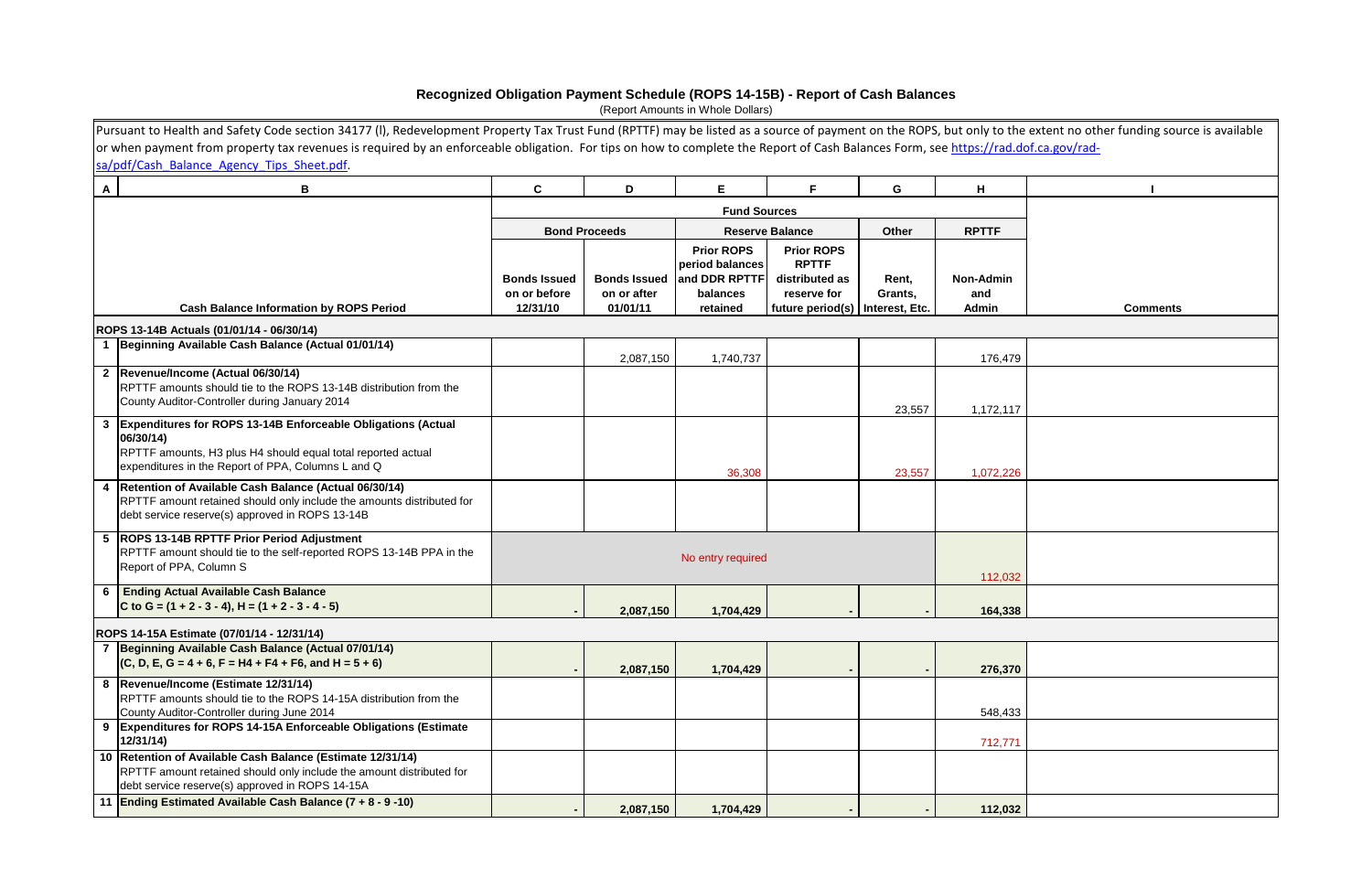|                                           |                                                   |                                                                                                       |               |            |                  |            |                  | Recognized Obligation Payment Schedule (ROPS 14-15B) - Report of Prior Period Adjustments<br>Reported for the ROPS 13-14B (January 1, 2014 through June 30, 2014) Period Pursuant to Health and Safety Code (HSC) section 34186 (a)<br>(Report Amounts in Whole Dollars) |                                                                                                            |                                            |                    |                                                                        |                                        |                                                                                                                                                                                                                                                                                                                                                                                                                                                                 |                                            |               |                                                                                                           |                                  |                    |
|-------------------------------------------|---------------------------------------------------|-------------------------------------------------------------------------------------------------------|---------------|------------|------------------|------------|------------------|--------------------------------------------------------------------------------------------------------------------------------------------------------------------------------------------------------------------------------------------------------------------------|------------------------------------------------------------------------------------------------------------|--------------------------------------------|--------------------|------------------------------------------------------------------------|----------------------------------------|-----------------------------------------------------------------------------------------------------------------------------------------------------------------------------------------------------------------------------------------------------------------------------------------------------------------------------------------------------------------------------------------------------------------------------------------------------------------|--------------------------------------------|---------------|-----------------------------------------------------------------------------------------------------------|----------------------------------|--------------------|
|                                           |                                                   |                                                                                                       |               |            |                  |            |                  |                                                                                                                                                                                                                                                                          |                                                                                                            |                                            |                    |                                                                        |                                        | Successor Agency (SA) Self-reported Prior Period Adjustments (PPA): Pursuant to HSC Section 34186 (a), SAs are required to report the differences between their actual expenditures for the ROPS 13-14B (January through June<br>S 14-15B (January through June 2015) period will be offset by the SA's self-reported ROPS 13-14B prior period adjustment. HSC Section 34186 (a) also specifies that the prior period adjustments self-reported by SAs are subj |                                            |               |                                                                                                           |                                  |                    |
|                                           |                                                   | $\mathbf{c}$                                                                                          |               |            |                  | G          | H                |                                                                                                                                                                                                                                                                          |                                                                                                            |                                            |                    | M                                                                      | N                                      | $\Omega$                                                                                                                                                                                                                                                                                                                                                                                                                                                        | D                                          | 0.            |                                                                                                           | <b>S</b>                         |                    |
|                                           |                                                   | <b>Non-RPTTF Expenditures</b><br><b>Bond Proceeds</b><br><b>Reserve Balance</b><br><b>Other Funds</b> |               |            |                  |            | <b>Non-Admin</b> |                                                                                                                                                                                                                                                                          |                                                                                                            |                                            |                    |                                                                        | <b>RPTTF Expenditures</b><br>Available | <b>Net SA Non-Admin</b><br>and Admin PPA<br>(Amount Used to<br>Offset ROPS 14-15B<br><b>Requested RPTTF)</b>                                                                                                                                                                                                                                                                                                                                                    |                                            |               |                                                                                                           |                                  |                    |
| m #                                       | <b>Project Name / Debt</b><br>Obligation          | Authorized                                                                                            | <b>Actual</b> | Authorized | <b>Actual</b>    | Authorized | <b>Actual</b>    | <b>Authorized</b>                                                                                                                                                                                                                                                        | <b>Available</b><br><b>RPTTF</b><br>(ROPS 13-14B<br>distributed + all other<br>available as of<br>01/1/14) | Net Lesser of<br>Authorized /<br>Available | <b>Actual</b>      | <b>Difference</b><br>If K is less than L<br>the difference is<br>zero) | Authorized                             | <b>RPTTF</b><br>(ROPS 13-14B<br>distributed + all other<br>available as of<br>01/1/14                                                                                                                                                                                                                                                                                                                                                                           | Net Lesser of<br>Authorized /<br>Available | <b>Actual</b> | <b>Difference</b><br>(If total actual<br>exceeds total<br>authorized, the<br>total difference is<br>zero) | <b>Net Difference</b><br>$(M+R)$ | <b>SA Comments</b> |
|                                           |                                                   |                                                                                                       |               |            | 36,308           |            | 23,557           | 1,091,698                                                                                                                                                                                                                                                                | 1,091,698                                                                                                  | 1,091,698                                  | 1,005,882          | 85,816                                                                 | 125,000                                |                                                                                                                                                                                                                                                                                                                                                                                                                                                                 | 125,000                                    | 98,784        | $26,216$ \$                                                                                               | 112,032                          |                    |
|                                           | 1 1997 Tax Allocation<br>2 2004 Tax Allocation    |                                                                                                       |               |            | 21,170<br>15,138 |            | 10,414<br>4,212  | 407,360<br>542,138                                                                                                                                                                                                                                                       | 407,360<br>542,138                                                                                         | 407,360<br>542,138                         | 356,425<br>522,788 | 50,935<br>19,350                                                       |                                        |                                                                                                                                                                                                                                                                                                                                                                                                                                                                 |                                            |               |                                                                                                           | 50,935<br>19,350                 |                    |
|                                           | 3 2011 Tax Allocation<br>Revenue Bonds            |                                                                                                       |               |            |                  |            | 5,272            | 95,625                                                                                                                                                                                                                                                                   | 95,625                                                                                                     | 95,625                                     | 90,353             | 5,272                                                                  |                                        |                                                                                                                                                                                                                                                                                                                                                                                                                                                                 |                                            |               |                                                                                                           | 5,272                            |                    |
|                                           | 4 2011 Taxable Housing<br><b>Allocation Bonds</b> |                                                                                                       |               |            |                  |            | 3,659            | 39,975                                                                                                                                                                                                                                                                   | 39,975                                                                                                     | 39,975                                     | 36,316             | 3,659                                                                  |                                        |                                                                                                                                                                                                                                                                                                                                                                                                                                                                 |                                            |               |                                                                                                           | 3,659                            |                    |
| 6   Legal Services                        | 5 Employee Costs                                  |                                                                                                       |               |            |                  |            |                  |                                                                                                                                                                                                                                                                          |                                                                                                            |                                            |                    |                                                                        |                                        |                                                                                                                                                                                                                                                                                                                                                                                                                                                                 |                                            | 2,785         |                                                                                                           |                                  |                    |
| 7 Audit Services                          | 8   Legal/Professional                            |                                                                                                       |               |            |                  |            |                  |                                                                                                                                                                                                                                                                          |                                                                                                            |                                            |                    |                                                                        |                                        |                                                                                                                                                                                                                                                                                                                                                                                                                                                                 |                                            |               |                                                                                                           |                                  |                    |
| Services                                  |                                                   |                                                                                                       |               |            |                  |            |                  | 6,600                                                                                                                                                                                                                                                                    | 6,600                                                                                                      | 6,600                                      |                    | 6,600                                                                  |                                        |                                                                                                                                                                                                                                                                                                                                                                                                                                                                 |                                            | 80,149        |                                                                                                           | 6,600                            |                    |
| 9 Miscellaneous<br>10 Liability Insurance |                                                   |                                                                                                       |               |            |                  |            |                  |                                                                                                                                                                                                                                                                          |                                                                                                            |                                            |                    |                                                                        |                                        |                                                                                                                                                                                                                                                                                                                                                                                                                                                                 |                                            |               |                                                                                                           |                                  |                    |
| 11 Rental/Utilities                       |                                                   |                                                                                                       |               |            |                  |            |                  |                                                                                                                                                                                                                                                                          |                                                                                                            |                                            |                    |                                                                        |                                        |                                                                                                                                                                                                                                                                                                                                                                                                                                                                 |                                            | 6,000         |                                                                                                           |                                  |                    |
| Costs                                     | 12 Property Maintenance                           |                                                                                                       |               |            |                  |            |                  |                                                                                                                                                                                                                                                                          |                                                                                                            |                                            |                    |                                                                        |                                        |                                                                                                                                                                                                                                                                                                                                                                                                                                                                 |                                            | 9,850         |                                                                                                           |                                  |                    |
| 13 City Loan<br>14   City Loan            |                                                   |                                                                                                       |               |            |                  |            |                  |                                                                                                                                                                                                                                                                          |                                                                                                            |                                            |                    |                                                                        |                                        |                                                                                                                                                                                                                                                                                                                                                                                                                                                                 |                                            |               |                                                                                                           |                                  |                    |
|                                           |                                                   |                                                                                                       |               |            |                  |            |                  |                                                                                                                                                                                                                                                                          |                                                                                                            |                                            |                    |                                                                        |                                        |                                                                                                                                                                                                                                                                                                                                                                                                                                                                 |                                            |               |                                                                                                           |                                  |                    |
|                                           |                                                   |                                                                                                       |               |            |                  |            |                  |                                                                                                                                                                                                                                                                          |                                                                                                            |                                            |                    |                                                                        |                                        |                                                                                                                                                                                                                                                                                                                                                                                                                                                                 |                                            |               |                                                                                                           |                                  |                    |
|                                           |                                                   |                                                                                                       |               |            |                  |            |                  |                                                                                                                                                                                                                                                                          |                                                                                                            |                                            |                    |                                                                        |                                        |                                                                                                                                                                                                                                                                                                                                                                                                                                                                 |                                            |               |                                                                                                           |                                  |                    |
|                                           |                                                   |                                                                                                       |               |            |                  |            |                  |                                                                                                                                                                                                                                                                          |                                                                                                            |                                            |                    |                                                                        |                                        |                                                                                                                                                                                                                                                                                                                                                                                                                                                                 |                                            |               |                                                                                                           |                                  |                    |
|                                           |                                                   |                                                                                                       |               |            |                  |            |                  |                                                                                                                                                                                                                                                                          |                                                                                                            |                                            |                    |                                                                        |                                        |                                                                                                                                                                                                                                                                                                                                                                                                                                                                 |                                            |               |                                                                                                           |                                  |                    |
|                                           |                                                   |                                                                                                       |               |            |                  |            |                  |                                                                                                                                                                                                                                                                          |                                                                                                            |                                            |                    |                                                                        |                                        |                                                                                                                                                                                                                                                                                                                                                                                                                                                                 |                                            |               |                                                                                                           |                                  |                    |
|                                           |                                                   |                                                                                                       |               |            |                  |            |                  |                                                                                                                                                                                                                                                                          |                                                                                                            |                                            |                    |                                                                        |                                        |                                                                                                                                                                                                                                                                                                                                                                                                                                                                 |                                            |               |                                                                                                           |                                  |                    |
|                                           |                                                   |                                                                                                       |               |            |                  |            |                  |                                                                                                                                                                                                                                                                          |                                                                                                            |                                            |                    |                                                                        |                                        |                                                                                                                                                                                                                                                                                                                                                                                                                                                                 |                                            |               |                                                                                                           |                                  |                    |
|                                           |                                                   |                                                                                                       |               |            |                  |            |                  |                                                                                                                                                                                                                                                                          |                                                                                                            |                                            |                    |                                                                        |                                        |                                                                                                                                                                                                                                                                                                                                                                                                                                                                 |                                            |               |                                                                                                           |                                  |                    |
|                                           |                                                   |                                                                                                       |               |            |                  |            |                  |                                                                                                                                                                                                                                                                          |                                                                                                            |                                            |                    |                                                                        |                                        |                                                                                                                                                                                                                                                                                                                                                                                                                                                                 |                                            |               |                                                                                                           |                                  |                    |
|                                           |                                                   |                                                                                                       |               |            |                  |            |                  |                                                                                                                                                                                                                                                                          |                                                                                                            |                                            |                    |                                                                        |                                        |                                                                                                                                                                                                                                                                                                                                                                                                                                                                 |                                            |               |                                                                                                           |                                  |                    |
|                                           |                                                   |                                                                                                       |               |            |                  |            |                  |                                                                                                                                                                                                                                                                          |                                                                                                            |                                            |                    |                                                                        |                                        |                                                                                                                                                                                                                                                                                                                                                                                                                                                                 |                                            |               |                                                                                                           |                                  |                    |
|                                           |                                                   |                                                                                                       |               |            |                  |            |                  |                                                                                                                                                                                                                                                                          |                                                                                                            |                                            |                    |                                                                        |                                        |                                                                                                                                                                                                                                                                                                                                                                                                                                                                 |                                            |               |                                                                                                           |                                  |                    |
|                                           |                                                   |                                                                                                       |               |            |                  |            |                  |                                                                                                                                                                                                                                                                          |                                                                                                            |                                            |                    |                                                                        |                                        |                                                                                                                                                                                                                                                                                                                                                                                                                                                                 |                                            |               |                                                                                                           |                                  |                    |
|                                           |                                                   |                                                                                                       |               |            |                  |            |                  |                                                                                                                                                                                                                                                                          |                                                                                                            |                                            |                    |                                                                        |                                        |                                                                                                                                                                                                                                                                                                                                                                                                                                                                 |                                            |               |                                                                                                           |                                  |                    |
|                                           |                                                   |                                                                                                       |               |            |                  |            |                  |                                                                                                                                                                                                                                                                          |                                                                                                            |                                            |                    |                                                                        |                                        |                                                                                                                                                                                                                                                                                                                                                                                                                                                                 |                                            |               |                                                                                                           |                                  |                    |
|                                           |                                                   |                                                                                                       |               |            |                  |            |                  |                                                                                                                                                                                                                                                                          |                                                                                                            |                                            |                    |                                                                        |                                        |                                                                                                                                                                                                                                                                                                                                                                                                                                                                 |                                            |               |                                                                                                           |                                  |                    |
|                                           |                                                   |                                                                                                       |               |            |                  |            |                  |                                                                                                                                                                                                                                                                          |                                                                                                            |                                            |                    |                                                                        |                                        |                                                                                                                                                                                                                                                                                                                                                                                                                                                                 |                                            |               |                                                                                                           |                                  |                    |
|                                           |                                                   |                                                                                                       |               |            |                  |            |                  |                                                                                                                                                                                                                                                                          |                                                                                                            |                                            |                    |                                                                        |                                        |                                                                                                                                                                                                                                                                                                                                                                                                                                                                 |                                            |               |                                                                                                           |                                  |                    |
|                                           |                                                   |                                                                                                       |               |            |                  |            |                  |                                                                                                                                                                                                                                                                          |                                                                                                            |                                            |                    |                                                                        |                                        |                                                                                                                                                                                                                                                                                                                                                                                                                                                                 |                                            |               |                                                                                                           |                                  |                    |
|                                           |                                                   |                                                                                                       |               |            |                  |            |                  |                                                                                                                                                                                                                                                                          |                                                                                                            |                                            |                    |                                                                        |                                        |                                                                                                                                                                                                                                                                                                                                                                                                                                                                 |                                            |               |                                                                                                           |                                  |                    |
|                                           |                                                   |                                                                                                       |               |            |                  |            |                  |                                                                                                                                                                                                                                                                          |                                                                                                            |                                            |                    |                                                                        |                                        |                                                                                                                                                                                                                                                                                                                                                                                                                                                                 |                                            |               |                                                                                                           |                                  |                    |

|              |                                                 |                                                                                                                                                                                                                                                                                                                                                                                                                                                                  |                        |                               |                   |                    |                       |                                                                                                            |                                                   |                |                                                                          |                           | (Report Amounts in Whole Dollars)                                                                          |                                                   |               |                                                                                                           |                                                                                                              |
|--------------|-------------------------------------------------|------------------------------------------------------------------------------------------------------------------------------------------------------------------------------------------------------------------------------------------------------------------------------------------------------------------------------------------------------------------------------------------------------------------------------------------------------------------|------------------------|-------------------------------|-------------------|--------------------|-----------------------|------------------------------------------------------------------------------------------------------------|---------------------------------------------------|----------------|--------------------------------------------------------------------------|---------------------------|------------------------------------------------------------------------------------------------------------|---------------------------------------------------|---------------|-----------------------------------------------------------------------------------------------------------|--------------------------------------------------------------------------------------------------------------|
|              |                                                 |                                                                                                                                                                                                                                                                                                                                                                                                                                                                  |                        |                               |                   |                    |                       |                                                                                                            |                                                   |                |                                                                          |                           |                                                                                                            |                                                   |               |                                                                                                           |                                                                                                              |
|              |                                                 | ROPS 13-14B Successor Agency (SA) Self-reported Prior Period Adjustments (PPA): Pursuant to HSC Section 34186 (a), SAs are required to report the differences between their actual expenditures for the ROPS 13-14B (January t<br>ROPS 14-15B (January through June 2015) period will be offset by the SA's self-reported ROPS 13-14B prior period adjustment. HSC Section 34186 (a) also specifies that the prior period adjustments self-reported by SAs are s |                        |                               |                   |                    |                       |                                                                                                            |                                                   |                |                                                                          |                           |                                                                                                            |                                                   |               |                                                                                                           |                                                                                                              |
| $\mathsf{A}$ | B                                               | $\mathbf{C}$<br>D                                                                                                                                                                                                                                                                                                                                                                                                                                                | E                      |                               | G                 | H                  |                       |                                                                                                            | K                                                 |                | M                                                                        | $\mathbf N$               | $\mathbf{o}$                                                                                               | P.                                                | Q             | R                                                                                                         | - S                                                                                                          |
|              |                                                 |                                                                                                                                                                                                                                                                                                                                                                                                                                                                  |                        | <b>Non-RPTTF Expenditures</b> |                   |                    |                       |                                                                                                            |                                                   |                |                                                                          | <b>RPTTF Expenditures</b> |                                                                                                            |                                                   |               |                                                                                                           |                                                                                                              |
|              |                                                 | <b>Bond Proceeds</b>                                                                                                                                                                                                                                                                                                                                                                                                                                             | <b>Reserve Balance</b> |                               |                   | <b>Other Funds</b> |                       |                                                                                                            | Non-Admin                                         |                |                                                                          |                           |                                                                                                            | Admin                                             |               |                                                                                                           | <b>Net SA Non-Admin</b><br>and Admin PPA<br>(Amount Used to<br>Offset ROPS 14-15B<br><b>Requested RPTTF)</b> |
| ltem #       | <b>Project Name / Debt</b><br>Obligation        | <b>Authorized</b><br><b>Actual</b>                                                                                                                                                                                                                                                                                                                                                                                                                               | <b>Authorized</b>      | <b>Actual</b>                 | <b>Authorized</b> | <b>Actual</b>      | Authorized            | <b>Available</b><br><b>RPTTF</b><br>(ROPS 13-14B<br>distributed + all other<br>available as of<br>01/1/14) | Net Lesser of<br>Authorized /<br><b>Available</b> | <b>Actual</b>  | <b>Difference</b><br>(If K is less than L,<br>the difference is<br>zero) | Authorized                | <b>Available</b><br><b>RPTTF</b><br>(ROPS 13-14B<br>distributed + all other<br>available as of<br>01/1/14) | Net Lesser of<br>Authorized /<br><b>Available</b> | <b>Actual</b> | <b>Difference</b><br>(If total actual<br>exceeds total<br>authorized, the<br>total difference is<br>zero) | <b>Net Difference</b><br>$(M+R)$                                                                             |
|              |                                                 |                                                                                                                                                                                                                                                                                                                                                                                                                                                                  |                        | $36,308$ \$                   |                   | 23,557<br>\$       | $1,091,698$ \$<br>-\$ | $1,091,698$ \$                                                                                             | $1,091,698$ \$                                    | $1,005,882$ \$ | $85,816$ \$                                                              | 125,000                   | -\$                                                                                                        | $125,000$ \$                                      | $98,784$ \$   | $26,216$ \$                                                                                               | 112,032                                                                                                      |
|              | 1   1997 Tax Allocation                         |                                                                                                                                                                                                                                                                                                                                                                                                                                                                  |                        | 21,170                        |                   | 10,414             | 407,360               | 407,360                                                                                                    | 407,360                                           | 356,425        | 50,935                                                                   |                           |                                                                                                            |                                                   |               |                                                                                                           | 50,935                                                                                                       |
|              | 2004 Tax Allocation<br>2011 Tax Allocation      |                                                                                                                                                                                                                                                                                                                                                                                                                                                                  |                        | 15,138                        |                   | 4,212              | 542,138               | 542,138                                                                                                    | 542,138                                           | 522,788        | 19,350                                                                   |                           |                                                                                                            |                                                   |               |                                                                                                           | 19,350                                                                                                       |
|              | Revenue Bonds<br>2011 Taxable Housing           |                                                                                                                                                                                                                                                                                                                                                                                                                                                                  |                        |                               |                   | 5,272              | 95,625                | 95,625                                                                                                     | 95,625                                            | 90,353         | 5,272                                                                    |                           |                                                                                                            |                                                   |               |                                                                                                           | 5,272                                                                                                        |
|              | <b>Allocation Bonds</b>                         |                                                                                                                                                                                                                                                                                                                                                                                                                                                                  |                        |                               |                   | 3,659              | 39,975                | 39,975                                                                                                     | 39,975                                            | 36,316         | 3,659                                                                    |                           |                                                                                                            |                                                   |               |                                                                                                           | 3,659                                                                                                        |
|              | 5 Employee Costs                                |                                                                                                                                                                                                                                                                                                                                                                                                                                                                  |                        |                               |                   |                    |                       |                                                                                                            |                                                   |                |                                                                          |                           |                                                                                                            |                                                   | 2,785         |                                                                                                           | $\sim$                                                                                                       |
|              | 6 Legal Services<br>7 Audit Services            |                                                                                                                                                                                                                                                                                                                                                                                                                                                                  |                        |                               |                   |                    |                       |                                                                                                            |                                                   |                |                                                                          |                           |                                                                                                            |                                                   |               |                                                                                                           | $\sim$<br>$\sim$                                                                                             |
|              | 8 Legal/Professional<br>Services                |                                                                                                                                                                                                                                                                                                                                                                                                                                                                  |                        |                               |                   |                    | 6,600                 | 6,600                                                                                                      | 6,600                                             |                | 6,600                                                                    |                           |                                                                                                            |                                                   | 80,149        |                                                                                                           | 6,600                                                                                                        |
|              | 9 Miscellaneous                                 |                                                                                                                                                                                                                                                                                                                                                                                                                                                                  |                        |                               |                   |                    |                       |                                                                                                            |                                                   |                |                                                                          |                           |                                                                                                            |                                                   |               |                                                                                                           | $\sim$ $-$                                                                                                   |
|              | 10   Liability Insurance<br>11 Rental/Utilities |                                                                                                                                                                                                                                                                                                                                                                                                                                                                  |                        |                               |                   |                    |                       |                                                                                                            |                                                   |                |                                                                          |                           |                                                                                                            |                                                   | 6,000         |                                                                                                           | $\sim$ $-$                                                                                                   |
|              | 12 Property Maintenance<br>Costs                |                                                                                                                                                                                                                                                                                                                                                                                                                                                                  |                        |                               |                   |                    |                       |                                                                                                            |                                                   |                |                                                                          |                           |                                                                                                            |                                                   | 9,850         |                                                                                                           |                                                                                                              |
|              | 13 City Loan                                    |                                                                                                                                                                                                                                                                                                                                                                                                                                                                  |                        |                               |                   |                    |                       |                                                                                                            |                                                   |                |                                                                          |                           |                                                                                                            |                                                   |               |                                                                                                           |                                                                                                              |
|              | 14 City Loan                                    |                                                                                                                                                                                                                                                                                                                                                                                                                                                                  |                        |                               |                   |                    |                       |                                                                                                            |                                                   |                |                                                                          |                           |                                                                                                            |                                                   |               |                                                                                                           |                                                                                                              |
|              |                                                 |                                                                                                                                                                                                                                                                                                                                                                                                                                                                  |                        |                               |                   |                    |                       |                                                                                                            |                                                   |                |                                                                          |                           |                                                                                                            |                                                   |               |                                                                                                           |                                                                                                              |
|              |                                                 |                                                                                                                                                                                                                                                                                                                                                                                                                                                                  |                        |                               |                   |                    |                       |                                                                                                            |                                                   |                |                                                                          |                           |                                                                                                            |                                                   |               |                                                                                                           |                                                                                                              |
|              |                                                 |                                                                                                                                                                                                                                                                                                                                                                                                                                                                  |                        |                               |                   |                    |                       |                                                                                                            |                                                   |                |                                                                          |                           |                                                                                                            |                                                   |               |                                                                                                           |                                                                                                              |
|              |                                                 |                                                                                                                                                                                                                                                                                                                                                                                                                                                                  |                        |                               |                   |                    |                       |                                                                                                            |                                                   |                |                                                                          |                           |                                                                                                            |                                                   |               |                                                                                                           |                                                                                                              |
|              |                                                 |                                                                                                                                                                                                                                                                                                                                                                                                                                                                  |                        |                               |                   |                    |                       |                                                                                                            |                                                   |                |                                                                          |                           |                                                                                                            |                                                   |               |                                                                                                           |                                                                                                              |
|              |                                                 |                                                                                                                                                                                                                                                                                                                                                                                                                                                                  |                        |                               |                   |                    |                       |                                                                                                            |                                                   |                |                                                                          |                           |                                                                                                            |                                                   |               |                                                                                                           |                                                                                                              |
|              |                                                 |                                                                                                                                                                                                                                                                                                                                                                                                                                                                  |                        |                               |                   |                    |                       |                                                                                                            |                                                   |                |                                                                          |                           |                                                                                                            |                                                   |               |                                                                                                           |                                                                                                              |
|              |                                                 |                                                                                                                                                                                                                                                                                                                                                                                                                                                                  |                        |                               |                   |                    |                       |                                                                                                            |                                                   |                |                                                                          |                           |                                                                                                            |                                                   |               |                                                                                                           |                                                                                                              |
|              |                                                 |                                                                                                                                                                                                                                                                                                                                                                                                                                                                  |                        |                               |                   |                    |                       |                                                                                                            |                                                   |                |                                                                          |                           |                                                                                                            |                                                   |               |                                                                                                           |                                                                                                              |
|              |                                                 |                                                                                                                                                                                                                                                                                                                                                                                                                                                                  |                        |                               |                   |                    |                       |                                                                                                            |                                                   |                |                                                                          |                           |                                                                                                            |                                                   |               |                                                                                                           |                                                                                                              |
|              |                                                 |                                                                                                                                                                                                                                                                                                                                                                                                                                                                  |                        |                               |                   |                    |                       |                                                                                                            |                                                   |                |                                                                          |                           |                                                                                                            |                                                   |               |                                                                                                           |                                                                                                              |
|              |                                                 |                                                                                                                                                                                                                                                                                                                                                                                                                                                                  |                        |                               |                   |                    |                       |                                                                                                            |                                                   |                |                                                                          |                           |                                                                                                            |                                                   |               |                                                                                                           |                                                                                                              |
|              |                                                 |                                                                                                                                                                                                                                                                                                                                                                                                                                                                  |                        |                               |                   |                    |                       |                                                                                                            |                                                   |                |                                                                          |                           |                                                                                                            |                                                   |               |                                                                                                           |                                                                                                              |
|              |                                                 |                                                                                                                                                                                                                                                                                                                                                                                                                                                                  |                        |                               |                   |                    |                       |                                                                                                            |                                                   |                |                                                                          |                           |                                                                                                            |                                                   |               |                                                                                                           |                                                                                                              |
|              |                                                 |                                                                                                                                                                                                                                                                                                                                                                                                                                                                  |                        |                               |                   |                    |                       |                                                                                                            |                                                   |                |                                                                          |                           |                                                                                                            |                                                   |               |                                                                                                           |                                                                                                              |
|              |                                                 |                                                                                                                                                                                                                                                                                                                                                                                                                                                                  |                        |                               |                   |                    |                       |                                                                                                            |                                                   |                |                                                                          |                           |                                                                                                            |                                                   |               |                                                                                                           |                                                                                                              |
|              |                                                 |                                                                                                                                                                                                                                                                                                                                                                                                                                                                  |                        |                               |                   |                    |                       |                                                                                                            |                                                   |                |                                                                          |                           |                                                                                                            |                                                   |               |                                                                                                           |                                                                                                              |
|              |                                                 |                                                                                                                                                                                                                                                                                                                                                                                                                                                                  |                        |                               |                   |                    |                       |                                                                                                            |                                                   |                |                                                                          |                           |                                                                                                            |                                                   |               |                                                                                                           |                                                                                                              |
|              |                                                 |                                                                                                                                                                                                                                                                                                                                                                                                                                                                  |                        |                               |                   |                    |                       |                                                                                                            |                                                   |                |                                                                          |                           |                                                                                                            |                                                   |               |                                                                                                           |                                                                                                              |
|              |                                                 |                                                                                                                                                                                                                                                                                                                                                                                                                                                                  |                        |                               |                   |                    |                       |                                                                                                            |                                                   |                |                                                                          |                           |                                                                                                            |                                                   |               |                                                                                                           |                                                                                                              |
|              |                                                 |                                                                                                                                                                                                                                                                                                                                                                                                                                                                  |                        |                               |                   |                    |                       |                                                                                                            |                                                   |                |                                                                          |                           |                                                                                                            |                                                   |               |                                                                                                           |                                                                                                              |
|              |                                                 |                                                                                                                                                                                                                                                                                                                                                                                                                                                                  |                        |                               |                   |                    |                       |                                                                                                            |                                                   |                |                                                                          |                           |                                                                                                            |                                                   |               |                                                                                                           |                                                                                                              |